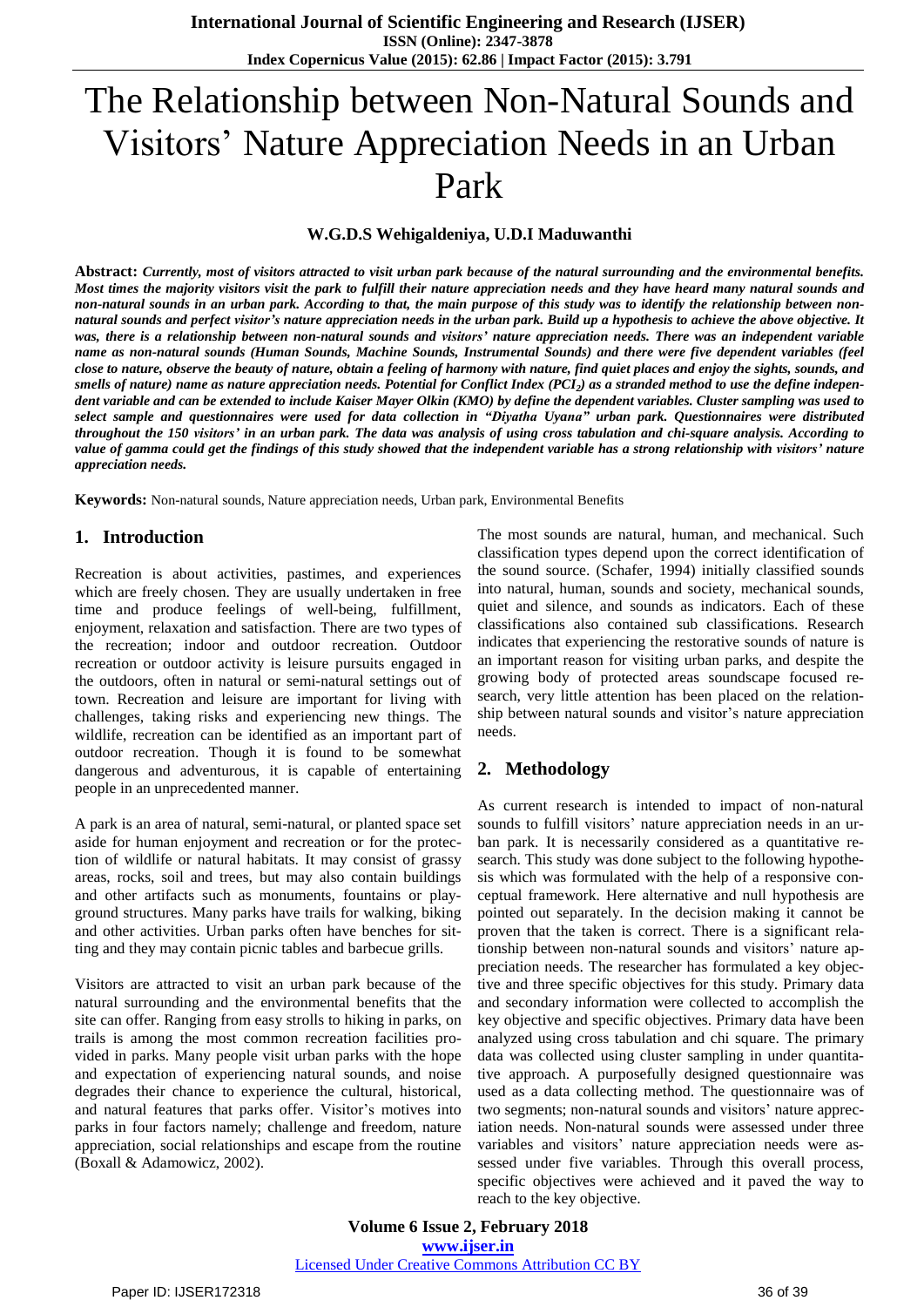#### **2.1 Study Area**

When the government nationalized Water's Edge in 2008, it began its transition from private golf course to public space. While the Water's Edge building remains for private functions, the land and water around has been rededicated to nature and public recreation, to great effect. From public walking areas of the weekly Good Market, Diyatha Uyana has become a beautiful addition to the city as a public recreation park. Which is located in Baththaramulla. Because of the scenic beauty of this park it didn't take much time to attract many people towards to the park. Children who accompany their parents to the park will have a wonderful time while their parents shop for their gardening needs.

So "Diyatha Uyana" is one of the places where people consuming the outdoor recreation product mostly. Which is the entrance fee and it can be noted as one of the most crowed recreation place in Colombo especially in weekends. The place is built within the reach of a drive from Colombo and it does not have the hustle and bustle of the city. The hundreds who flock here every day can enjoy some quality time with their loved ones, breathe some fresh air and relax. When moving to the park's natural and environment visitors can get the great experience. According to those factors "Diyatha Urban" park selected for this research as a sample area.

### **2.2 The Sampling**

This study was limited to a selected sample due to the concession of analysis. This research collected data from visitors who came to visit to the Diyatha urban park recreation premises. It is located environmental elaborate and other aesthetics features are being suitable to this study purpose. Finally, "Diyatha Uyana" urban park was selected for the best place to collect primary data on study purpose.

The primary data collected from the "Diyatha Uyana" park and the researcher was collected this data from the very fair sample. Cluster sample was used to selected sample. The questionnaire was given to visitors in Diyatha park who experiencing visiting at the time of data collection. Generally, 150 questionnaires were given to park visitors.

## **2.3 Pilot Survey**

Pilot survey holds a major part of the research. Several pilot surveys were basically done according to the model building. Pilot survey on "Diyatha uyana" urban park was done the operation was started from 9.00 a.m. There were several objectives that had achieved through the pilot survey. Pilot survey had been carried out to test the suitability of the questionnaire to the particular site. Formulated basic questionnaire with 25 questions based on non-natural sounds and visitors' nature appreciation needs was subject to Reliability, and validity test. In this case, 20 questionnaires were given to the visitors. According to the reliability test, Cronbach's Alpha.753 positive values could be obtained. Therefore, the same questionnaire was employed in the research. Then the questionnaires were prepared in order to distribute among the sample. This was done for the purpose of having a better confirmation regarding the reliability and validity of questionnaires.

## **3. Data Analysis and Presentation**

According to survey data as presented in the sample frequency of female is 67 and male frequency is 83 out of 150 participants. That value displays the percentage of females is 44.7% and the percentage of males is 55.3% there is majority of male respondents. The data about the frequency of visiting to the "Diyatha uyana" urban park. According to survey data as presented in sample frequency of the first visit is 64 and visited before frequency is 86 out of 150 participants. That value display percentage of first visit is 42.7% and percentage of visited before is 57.3%. there is majority in visited before respondents.

According to the analysis relationship with age and nonnatural sounds at Diyatha uyana urban park, out of the 26.0% are 18-24 age group respondents, 0.7% are strongly disagree, 2.7% are disagree, 3.3% are neutral, 14.7% are agree and 4.7% are strongly agree with overall non-natural sounds. Out of 26.0% of total 25-34 respondents, 3.3% are strongly disagree, 5.3% are disagree, 7.3% are neutral, 6.0% are agree and 4.0% are strongly agree with overall non-natural sounds. out of the 17.3% are 35-44 age group respondents, 0.0% are strongly disagree, 1.3% are disagree, 8.7% are neutral, 2.7% are agree and 4.7% are strongly agree with overall nonnatural sounds. Out of 15.3% of total 45-54 respondents,0.0% are strongly disagree, 2.0% are disagree, 7.3% are neutral, 4.7% are agree, 1.3% are strongly agree with overall nonnatural sounds. Out of 9.3% of total 55-64 respondents, 2.0% are strongly disagree, 0.7% disagree, 4.0% are neutral, 0.0% are agree and 2.7% are strongly agree with overall nonnatural sounds. out of the 6.0% are more than 65 age group respondents, 0.0% are strongly disagree, 3.3% are disagree, 1.3% are neutral, 0.0% are agree and 1.3% are strongly agree with overall non-natural sounds.

## **3.1 Testing of hypothesis**

The hypothesis formulated for this study is tested in a systematic way in order arrives at a conclusion about the variables being researched under this study. Accordingly, there were hypothesis which were formulated based on the research model are tested under the non-natural sounds and visitors' nature appreciation needs in "Diyatha uyana" urban park. There has a relationship between non-natural sounds and visitors' nature appreciation needs. The researcher used chisquare test for testing the hypothesis.

H1-There is a relationship between human sounds and visitors' nature appreciation needs.

The degrees of freedom are 16 and related value stands is 34.129 and Asymp Sig at .005 and further the Chi-Square Table depicts data as when the degree of freedom is 16, the value exceeds 34.2672. Hence null hypothesis isn't accepted and there is a significant relationship between human sounds and visitors' nature appreciation needs. According to Gamma value .301. It means this value is between 0.30-0.99 and there is a strong relationship is between human sounds and visitors' nature appreciation needs.

H2-There is a relationship between machine sounds and visitors' nature appreciation needs.

**Volume 6 Issue 2, February 2018 [www.ijser.in](file:///G:\www.ijser.in\Documents\www.ijser.in)** [Licensed Under Creative Commons Attribution CC BY](http://creativecommons.org/licenses/by/4.0/)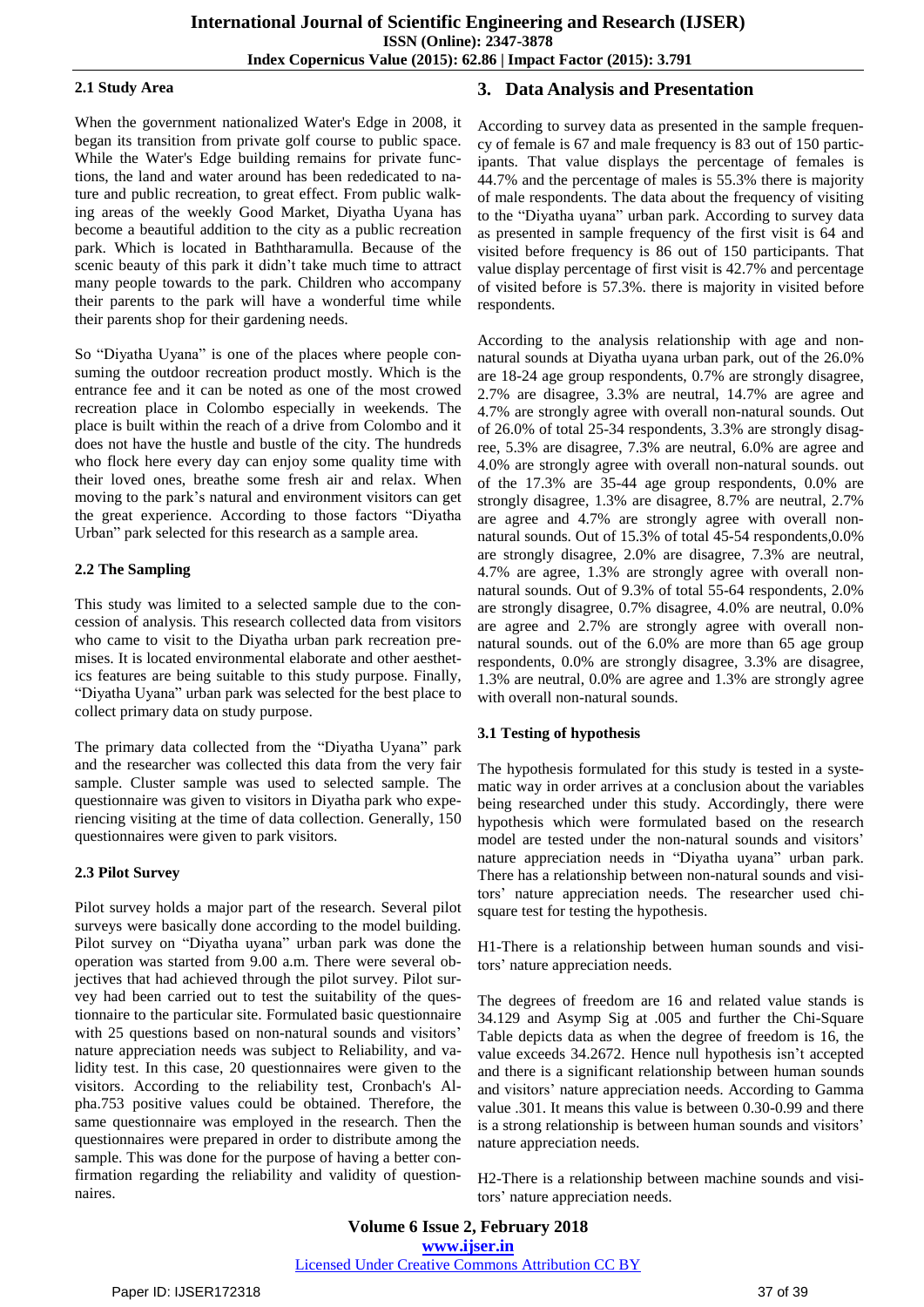The degrees of freedom is 16 and related value stands is 34.524 and Asymp Sig at .005 and further the Chi-Square Table depicts data as when the degree of freedom is 16, the value exceeds 34.2672. Hence null hypothesis isn't accepted and there is a significant relationship between machine sounds and visitors' nature appreciation needs. According Gamma value .352. It means this value is between 0.30-0.99 and there is a strong relationship is between machine sounds and visitors' nature appreciation needs

H3-There is a relationship between instrumental sounds and visitors' nature appreciation needs.

The degrees of freedom is 16 and related value stands is 47.265 and Asymp Sig at .000 and further the Chi-Square Table depicts data as when the degree of freedom is 16, the value exceeds 39.2524. Hence null hypothesis isn't accepted and there is a significant relationship between instrumental sounds and visitors' nature appreciation needs. Gamma value  $(-.035)$ . It means this value is between  $(-.01)$   $(-.09)$  and there is a weak relationship is between instrumental sounds and visitors' nature appreciation needs.

Finally, Main Hypothesis in this research there is a relationship between non-natural sounds and visitors' nature appreciation needs. When the degrees of freedom are 16 and related value stands is 56.392 and Asymp Sig at .000 and further the Chi-Square Table depicts data as when the degree of freedom is 17, the value exceeds 39.2524. Hence null hypothesis isn't accepted and there is a significant relationship between nonnatural sounds and visitors' nature appreciation needs. According to Gamma value .338. It means this value is between 0.30-0.99 and there is a strong relationship is between nonnatural sounds and visitors' nature appreciation needs.

# **4. Findings**

The finding of the research is mainly identified all nonnatural sounds (Human sounds, Machine sounds and Instrumental sounds) have a strong relationship with visitors' nature appreciation needs in Diyatha uyana urban park. There is a strong relationship between human sounds and visitors' nature appreciation needs in an urban park. It is a strong relationship between machine sounds and visitors' nature appreciation needs. But the weak positive relationship between instrumental sounds and visitors' nature appreciation needs According to demographic factors most of the participants were male in Diyatha park. In this survey data show a higher score explained among 18-24 and 25-34 age groups participations. According to demographic factors most frequency of the participants was visited before in urban park. Demographic factors most of the participants visited Diyatha uyana an urban park for an afternoon. In this survey data shows a higher score explained among 3-4 hour participations were staying in Diyatha uyana urban park.Both female and male visitors have a neutral perception of non-natural sounds.

# **5. Conclusion**

The urban park is the one of top outdoor recreation areas in the world. Baththaramulla "Diyatha uyana" urban park one of famous urban park in the Colombo district. This study reviews based on the park. The findings reveal how to influence

of non-natural sounds for visitors' nature appreciation needs in this park. According to this study, null hypothesis rejected and research found there is a strong positive relationship between independent variable and dependent variable. As far the relationship between independent variable and nature appreciation needs are concerned, it has been provided by this empirical study that there is clearly a strong positive relationship. In the other words, there are positive effects to visitors' nature appreciation needs from non-natural sounds of "Diyatha uyana" urban park. Also, researcher found there is a relationship between gender, age and non-natural sounds. In order to make this sure, the researcher statistically tested how visitors' nature appreciation needs is associated with the independent variable. All statistical tests which were scientifically undertaken clearly proved that there is a positive relationship between each independent variable and dependent variable. All of these chi square tests are significant. However, overall statistical tested prove there is a strong positive relationship between non-natural sounds and visitor's nature appreciation needs.

# **6. Recommendations**

Based on the finding of the researcher would recommend the followings to the defense and Urban development authority. The authority of defense and the urban development ministry should more attention to the visitors' nature appreciation needs in an urban park. The project developers should emphasize to create an environment as naturally with more natural sounds. The authority should more concern to control nonnatural sounds and develop natural sounds in Diyatha uyana urban park. The authority should more attention about human sounds and they should control the annoying human sounds in an urban park. The authority should more attention about machine sounds and they should control the annoying machine sounds in an urban park. The authority should more attention about instrumental sounds and they should control the annoying instrumental sounds in an urban park.

# **References**

- [1] Boxall, P., & Adamowicz, W. (2002, August 6). Understanding. Retrieved from www.bing.com: http://www.bing.com
- [2] Schafer, R. (1994). Soundscape. Our sonic environment and the tuning of the world. Vermont, USA: Destiny books. (Original work published, 1977).
- [3] A John. (1986). Recreation trends and implications for government, Work Leisure and Technology, pp. 167-83
- [4] Clark, R. a. (1979). Determining the acceptability of recreational impacts: An application of the Outdoor Recreation Opportunity Spectrum. In Proceedings of the Recreational Impacts on Wildlands Conference, 32-42, Seattle, WA, Oct. 27-29, 1978.
- [5] Gramann, J. (1999). The effect of mechanical noise and natural sound on visitor experiences in units of the National Park system. Social Science Research Review 1(1). National Parks Service. Washington, DC, USA. 15 p.
- [6] Grau, K. (2005). Acceptability of social conditions in Zion National Park: incorporating auditory elements into a visual crowding research method. . Unpublished MSc thesis, University of Montana, MT, USA. 120 p.

**Volume 6 Issue 2, February 2018 [www.ijser.in](file:///G:\www.ijser.in\Documents\www.ijser.in)**

#### [Licensed Under Creative Commons Attribution CC BY](http://creativecommons.org/licenses/by/4.0/)